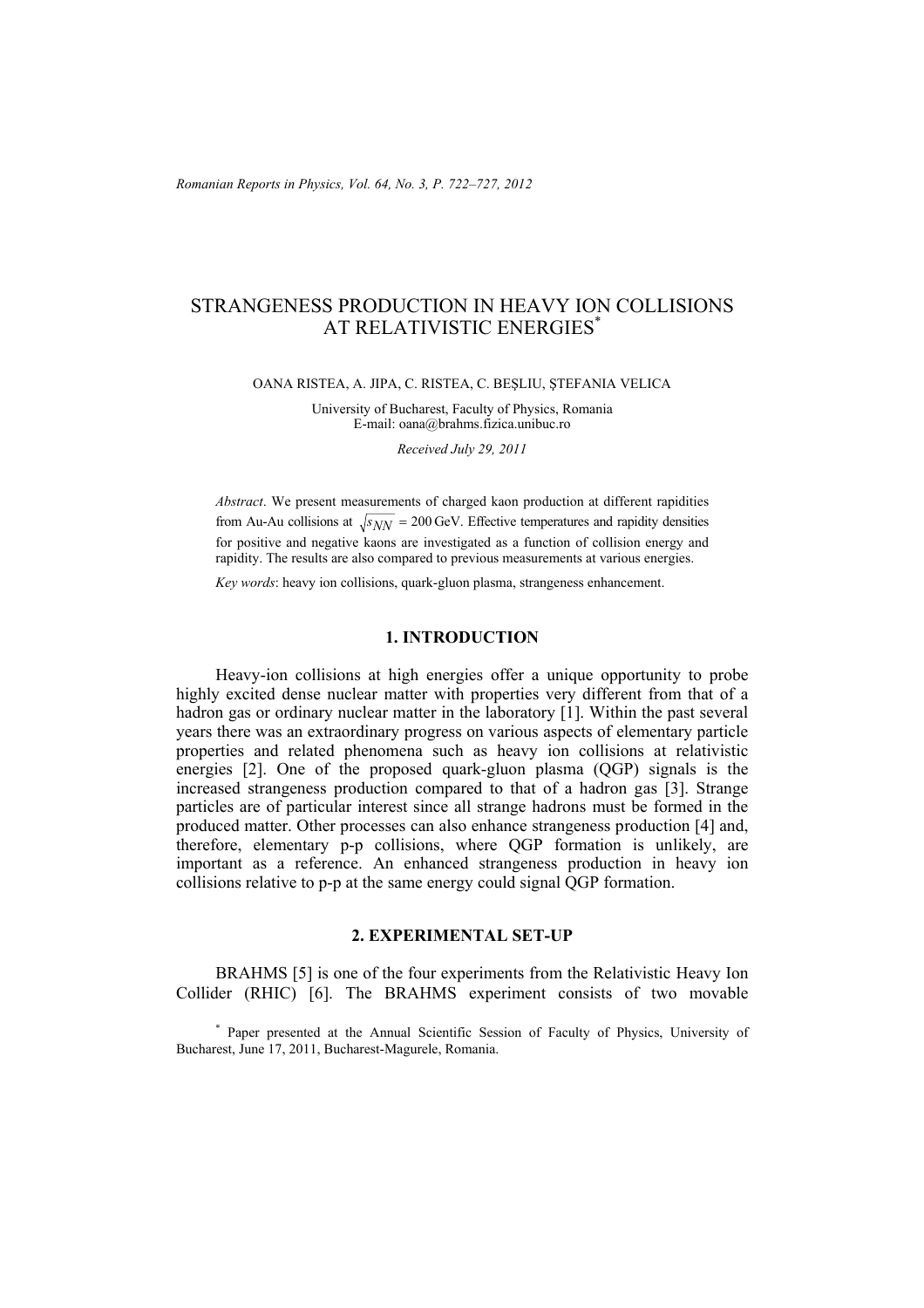spectrometers and a set of detectors used to determine global features of the collision such as the overall charged particle multiplicity, the collision vertex and the centrality of the collision. Mid-Rapidity Spectrometer (MRS), which operates in the polar angle interval from 90◦ to 30◦, is composed of a single dipole magnet placed between two Time Projection Chambers (TPC) and a Time-of-Flight (TOF) detector for particle identification. Forward Spectrometer (FS), which operates in the angular range of  $15 \text{°} < \theta < 2.3 \text{°}(\theta)$  is the polar angle with respect to the beam direction), has two TPCs, three Drift Chambers and four dipole magnets. Particle identification in the FS is provided by TOF measurements in two separate hodoscopes (H1 and H2) and/or using a Ring Imaging Cherenkov detector (RICH) located at the end of the spectrometer. The mid-rapidity arm is capable of separating pions from Kaons up to 2 GeV/c and charged kaons from protons/ antiprotons up to 3 GeV/c, while the forward arm can identify particles up to 35–40 GeV/c by using the Cherenkov ring detector (RICH).

#### **3. RESULTS AND DISCUSSION**

The transverse momentum spectra for charged kaons measured by BRAHMS experiment in Au-Au collisions at  $\sqrt{s_{NN}}$  = 200 GeV are fitted in order to extract the effective temperatures (inverse slope parameters):

$$
\frac{1}{2\pi p_{T}}\frac{d^{2}N}{dp_{T}dy} = \frac{dN/dy}{2\pi T(T+m)}\exp(-\frac{\sqrt{m^{2}+p_{T}^{2}}}{T}),
$$
\n(1)

where  $dN/dy$  is the rapidity density,  $T$  is the effective temperature,  $m$  is the rest mass of the particle and  $p<sub>T</sub>$  is the transverse momentum. This fit formula gives a good description of kaonic spectra shapes as illustrated in Fig. 1.

The inverse slope parameters for  $K^+$  and  $K^-$  as a function of rapidity are shown in Fig. 2. The kaon slopes show strong rapidity dependence. The midrapidity values ( $0 \le y \le 1$ ) are around ~ 310 MeV, start decreasing as  $y \ge 2$  and finally reach values as low as  $\sim$ 230 MeV at y $\sim$  3.5. The decrease is  $\sim$  30% from mid-rapidity to the highest rapidity measured and may be interpreted as due to the decrease of collective transverse flow as the rapidity increases. The inverse slopes obtained at forward rapidities are higher for positive kaons than for the negative kaons. Also, remarkable is the similarity between spectral features of  $K^+$  and  $K^$ particles and may indicate that sources of particles and antiparticles have similar characteristics at all rapidities covered by this analysis.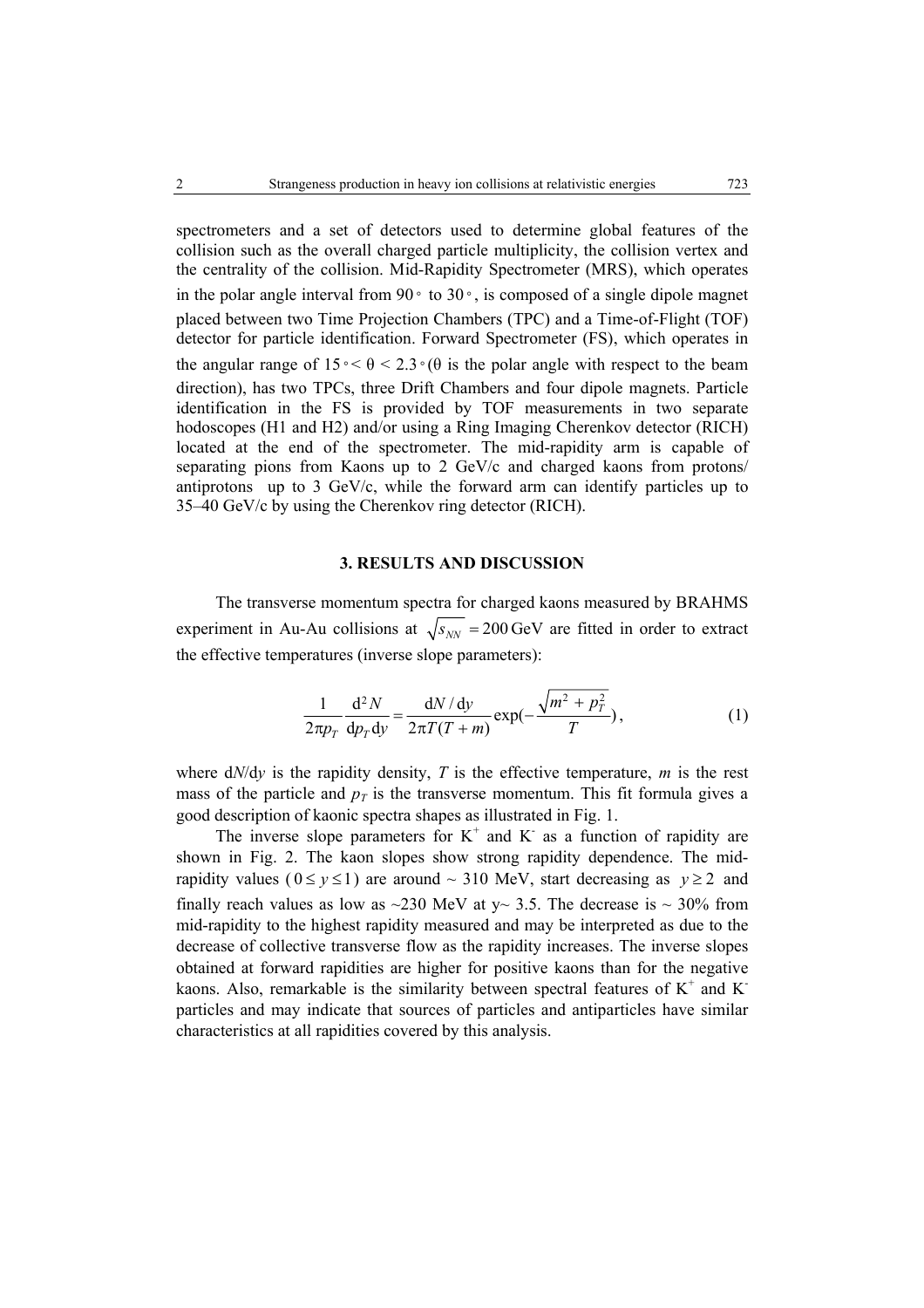

Fig. 1 – Transverse momentum spectra for  $K^+$  (left) and K (right) produced in central 0–10% Au-Au collisions at 200 GeV at rapidity  $y = 3.1$ . Blue lines represent the fit to the spectra with formula (1) in order to obtain the inverse slope parameters.



Fig. 2 – The inverse slope parameters for  $K^+$  (left) and K (right) from central 0–10% Au-Au collisions at 200 GeV as a function of rapidity.

At a given rapidity, the kaon transverse momentum spectrum is measured in a limited  $p_T$  range. To extract the rapidity density,  $dN/dy$ , it is necessary to extrapolate from the  $p_T$  range where spectrum is measured to the full interval  $(0 < p_T < \infty)$ . This extrapolation is accomplished by using the fit function (1), which describes well the measured data points. Then, the total rapidity density is calculated by taking the sum of the yield from the data and the yield from the functional form in the unmeasured  $p_T$  region.

The d*N*/d*y* values at midrapidity for different collision systems at various energies are summarized in Table 1. They are plotted in Fig. 3 as a function of collision energy,  $\sqrt{s_{NN}}$ . The heavy ion data at lower energies and the p-p data are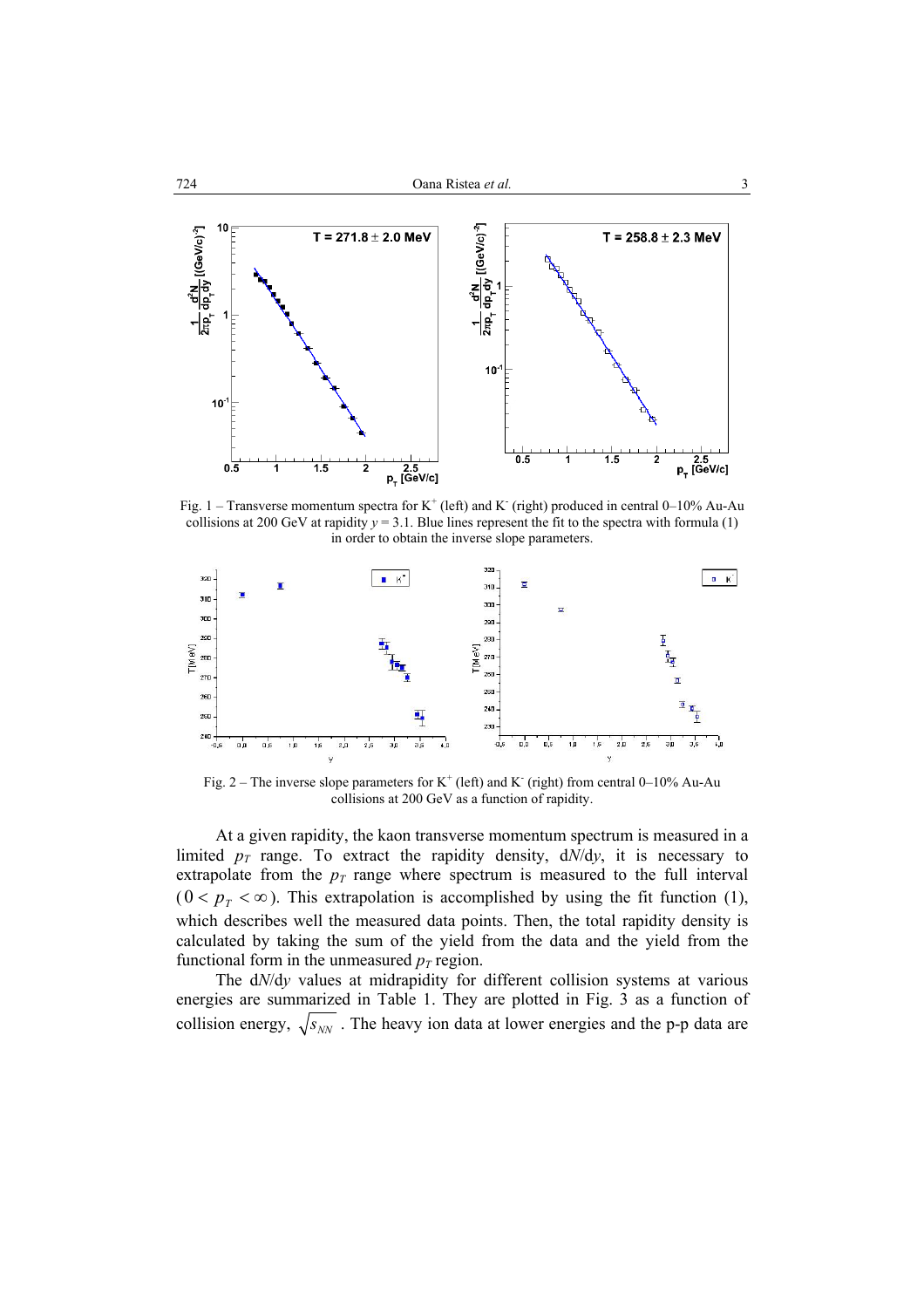taken from Refs. [7–9]. The values indicate that  $dN/dy$  increases for  $K^+$  and K- species produced in heavy ion collisions with energy and saturates around RHIC top energy. The rapidity densities for negative kaons are systematically lower than rapidity densities for positive kaons at all rapidities.

At another energy (for example, at 17.3 GeV), the strangeness production is system-size dependent as a consequence of the changes in reaction mechanism due to the transition from an isolated N-N interaction to the A-A situation, where nucleons undergo subsequent collisions within short time intervals and close in space. The data obtained in symmetric nucleus-nucleus collisions show a rise of the strangeness content in the produced hadrons with increasing size of the colliding systems.



Fig.  $3$  – The d*N*/dy for K<sup>+</sup> (black points) and K<sup>-</sup> (red points) at midrapidity, for central 0–10% Au-Au collisions at 200 GeV (this analysis) compared to previous results from SPS and RHIC. The blue points from 62.4 GeV and 200 GeV are from p+p collisions. The blue-magenta-brown points at 17.3 GeV are from C+C and Si+Si collisions.

The collisions, energy in the center of mass system, rapidity densities for positive kaons and negative kaons and  $K/K^+$  ratio

| Reaction | [GeV]<br>$\sqrt{s_{NN}}$ | $dN/dy(K^+)$ | dN/dy(K) | $K/K^+$ |
|----------|--------------------------|--------------|----------|---------|
| $Pb+Pb$  | 8.8                      | 20.1         | 7.6      | 0.37    |
| $Au+Au$  | 9.2                      | 23.0         | 8.7      | 0.38    |
| $Pb+Pb$  | 12.3                     | 24.6         | 11.7     | 0.46    |
| $C+C$    | 17.3                     | 2.6          | 1.5      | 0.57    |
| $Si+Si$  | 17.3                     | 7.5          | 4.5      | 0.59    |
| $Pb+Pb$  | 17.3                     | 29.6         | 16.8     | 0.57    |
| Au+Au    | 62.4                     | 35.6         | 30.4     | 0.85    |
| Au+Au    | 130                      | 41.0         | 37.9     | 0.92    |
| $Au+Au$  | 200                      | 47.0         | 44.1     | 0.94    |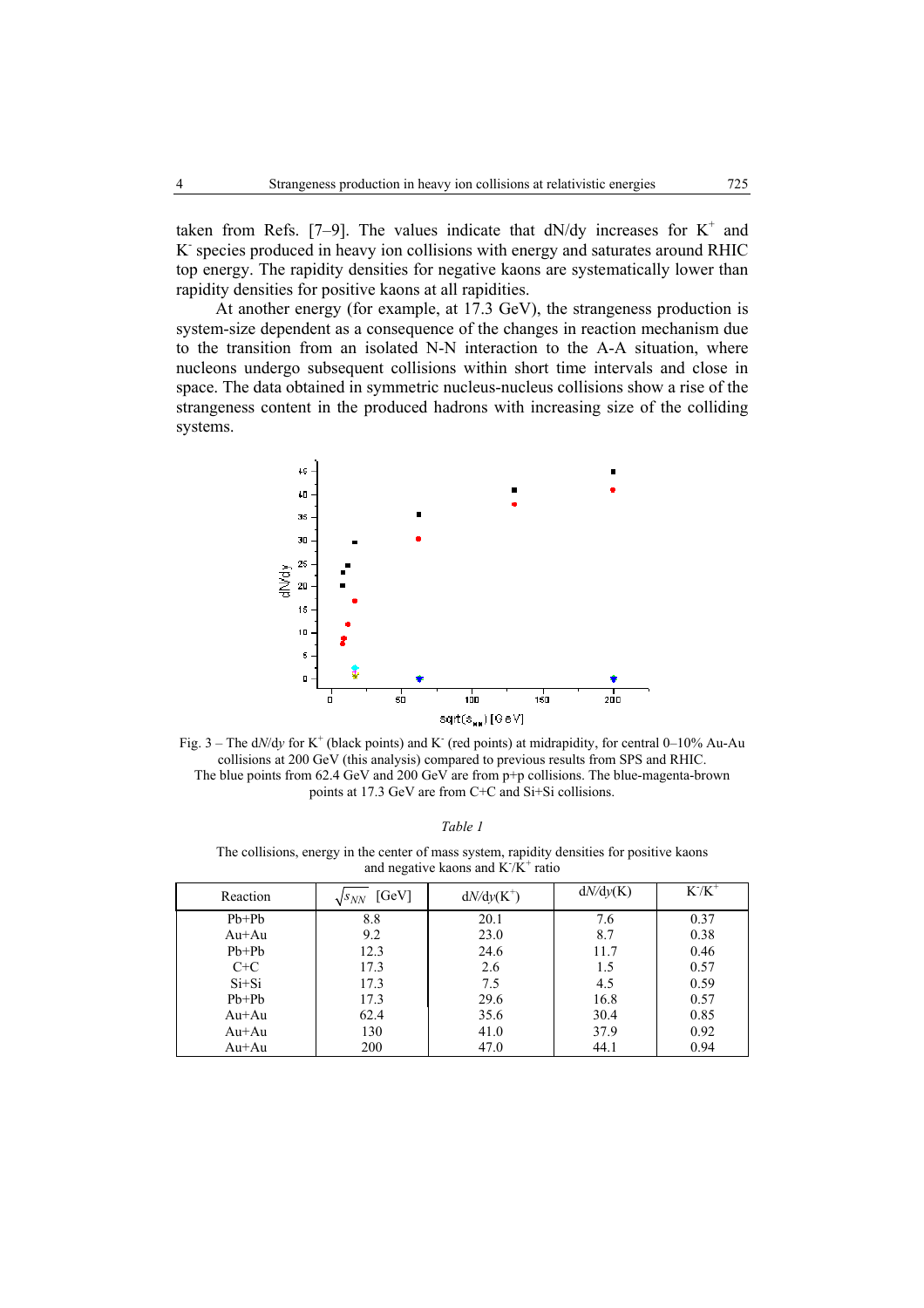There are two possible kaon production mechanisms: pair production of  $K^+$ and K<sup>-</sup> and associated production of  $K^+(K)$  with a hyperon (antihyperon). To disentangle between the relative contributions from these two mechanisms, Fig. 4 shows the K<sup>-</sup>/K<sup>+</sup> ratio as a function of collision energy,  $\sqrt{s_{NN}}$  in heavy ion collisions.



Fig.  $4 -$ The K $/K^+$  at midrapidity, for central 0–10% Au-Au collisions at 200 GeV compared to previous results from SPS and RHIC.

The ratio increases with energy. It reflects interplay between the associated production of  $K^+$  at low energy (sensitive with baryon density of the medium, which is higher at lower energies) and the dominance of equal  $K^+$  and  $K^$ production *via* either pair production of  $K^+K^-$  or associated production of  $K^+(K^-)$ with hyperon (antihyperon) at high energies.

#### **4. CONCLUSIONS**

In summary, we have measured the transverse momentum spectra of charged kaons in central Au-Au collisions at 200 GeV. The inverse slope parameters for charged kaons show a decrease at forward rapidity and may be interpreted as a consequence of the smaller transverse collective flow from less dense local system. The rapidity densities for charged kaons increase with collision energy. The  $K/K^+$ ratio reflects interplay between the decreasing importance of associated production and an increasing contribution from pair production of kaons with increasing collision energy.

*Acknowledgements*. The work of Oana Ristea and Catalin Ristea was supported by the strategic grant POSDRU/89/1.5/S/58852, Project "Postdoctoral programme for training scientific researchers", co-financed by the European Social Found within the Sectorial Operational Program Human Resources Development 2007-2013. The work of Stefania Velica was supported by the